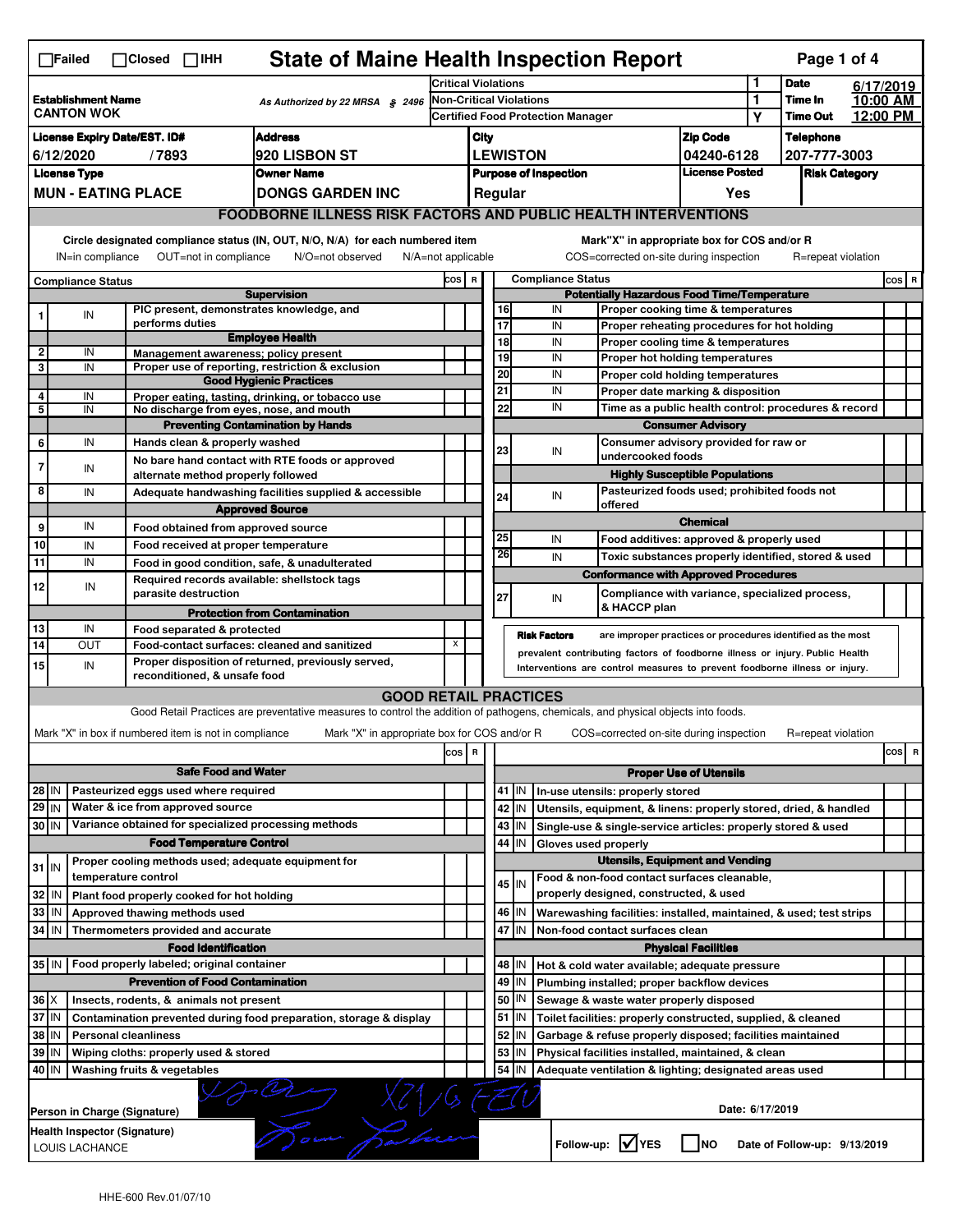|                                                    |                                 |                                 |                                 | <b>State of Maine Health Inspection Report</b> | Page 2 of 4  |                          |                                  |
|----------------------------------------------------|---------------------------------|---------------------------------|---------------------------------|------------------------------------------------|--------------|--------------------------|----------------------------------|
| <b>Establishment Name</b>                          |                                 | As Authorized by 22 MRSA § 2496 |                                 |                                                |              | 6/17/2019<br><b>Date</b> |                                  |
| <b>CANTON WOK</b>                                  |                                 |                                 |                                 |                                                |              |                          |                                  |
| License Expiry Date/EST. ID#<br>/7893<br>6/12/2020 | <b>Address</b><br>920 LISBON ST |                                 |                                 | City / State<br>LEWISTON                       | /ME          | Zip Code<br>04240-6128   | <b>Telephone</b><br>207-777-3003 |
|                                                    |                                 |                                 | <b>Temperature Observations</b> |                                                |              |                          |                                  |
| Location                                           | <b>Temperature</b>              |                                 |                                 |                                                | <b>Notes</b> |                          |                                  |
| Garlic and oil                                     | $38^{\ast}$                     | Small refrigerator              |                                 |                                                |              |                          |                                  |
| Egg roll                                           | $30*$                           | Basement refrigerator           |                                 |                                                |              |                          |                                  |
| Cooked chicken                                     | $39*$                           | Reach in cooler (top)           |                                 |                                                |              |                          |                                  |
| Water                                              | $107*$                          | Kitchen handwash                |                                 |                                                |              |                          |                                  |
| White rice                                         | 169*                            | Hot holding                     |                                 |                                                |              |                          |                                  |
| Chlorine sanitizer                                 | 50-99 ppm                       | 3 bay sink                      |                                 |                                                |              |                          |                                  |
| Chicken fingers                                    | $39*$                           | Pepsi cooler                    |                                 |                                                |              |                          |                                  |
| Cooked pork                                        | $28*$                           | Basement refrigerator           |                                 |                                                |              |                          |                                  |
| Water                                              | $121*$                          | 3 bay sink                      |                                 |                                                |              |                          |                                  |
| Chicken finger                                     | $37^{\star}$                    |                                 |                                 | Double door stainless cooler                   |              |                          |                                  |
| Fried rice                                         | $41*$                           | Pepsi cooler                    |                                 |                                                |              |                          |                                  |
| Water                                              | $125*$                          |                                 |                                 | Basement prep area handwash                    |              |                          |                                  |



**Date: 6/17/2019**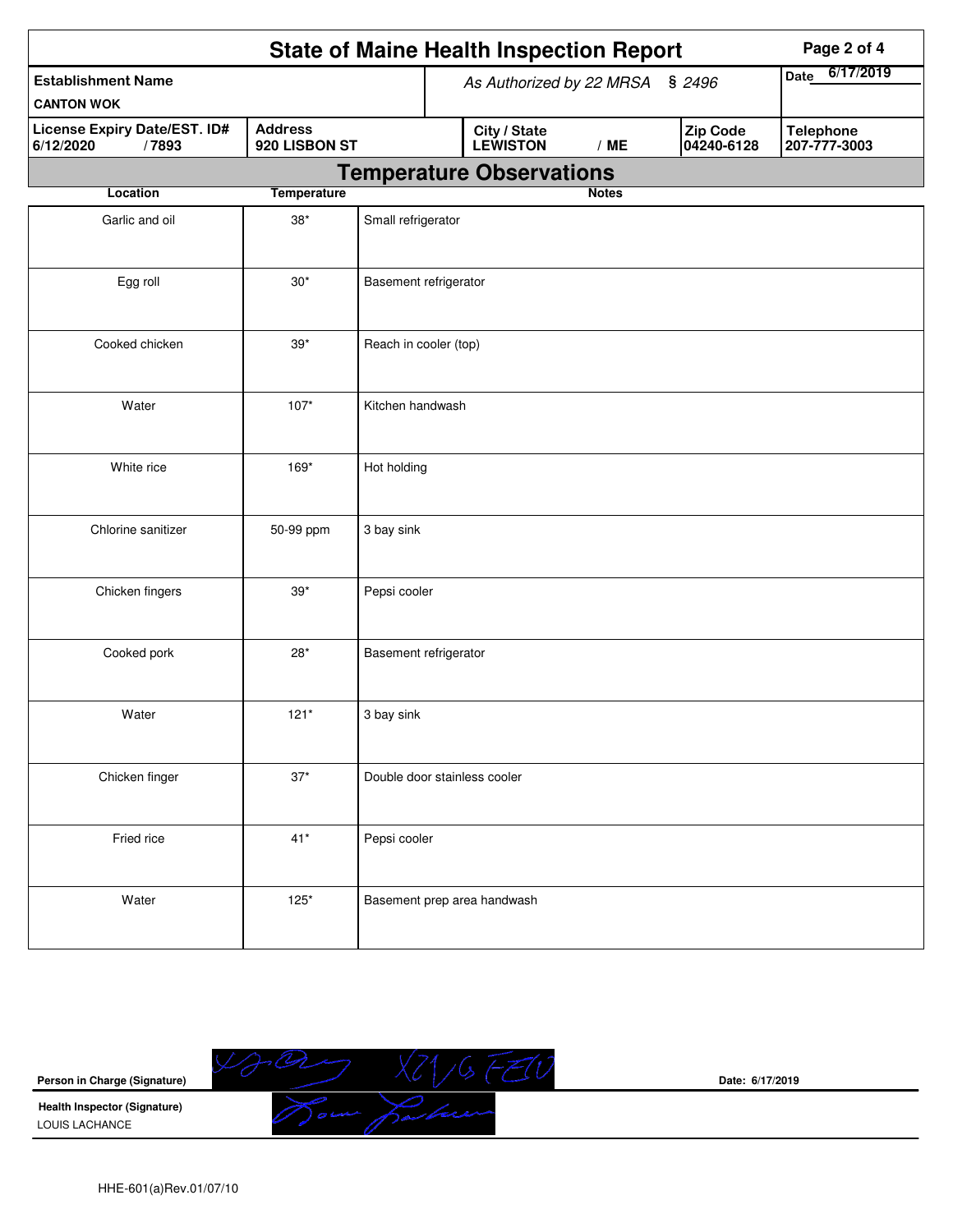|                                                                                                                                                                 | Page 3 of 4 |  |  |  |  |  |  |  |  |
|-----------------------------------------------------------------------------------------------------------------------------------------------------------------|-------------|--|--|--|--|--|--|--|--|
| 6/17/2019<br>Date<br><b>Establishment Name</b><br><b>CANTON WOK</b>                                                                                             |             |  |  |  |  |  |  |  |  |
| License Expiry Date/EST. ID#<br><b>Address</b><br>City / State<br><b>Zip Code</b><br><b>LEWISTON</b><br>ME<br>920 LISBON ST<br>04240-6128<br>6/12/2020<br>/7893 |             |  |  |  |  |  |  |  |  |
| <b>Observations and Corrective Actions</b>                                                                                                                      |             |  |  |  |  |  |  |  |  |
| Violations cited in this report must be corrected within the time frames below, or as stated in sections<br>8-405.11 and 8-406.11 of the Food Code              |             |  |  |  |  |  |  |  |  |

14: 4-601.11.(A): C: Equipment food-contact surfaces and utensils are not clean to sight and touch.

INSPECTOR NOTES: Service utensil used for rice not clean from evening before. Wash, rinse and sanitize utensils after use and at a minimum of 4 hour intervals. \*\*COS

36: 6-501.112: N: Dead or trapped birds, rodents, or insects not removed from control devices and the premises at a frequency that prevents their accumulation, decomposition, or the attraction of pests.

INSPECTOR NOTES: 3 dead mice found in rear of building in bait stations. Call contracted Pest Company more often to remove decomposing mice and check for presence.



**Date: 6/17/2019**